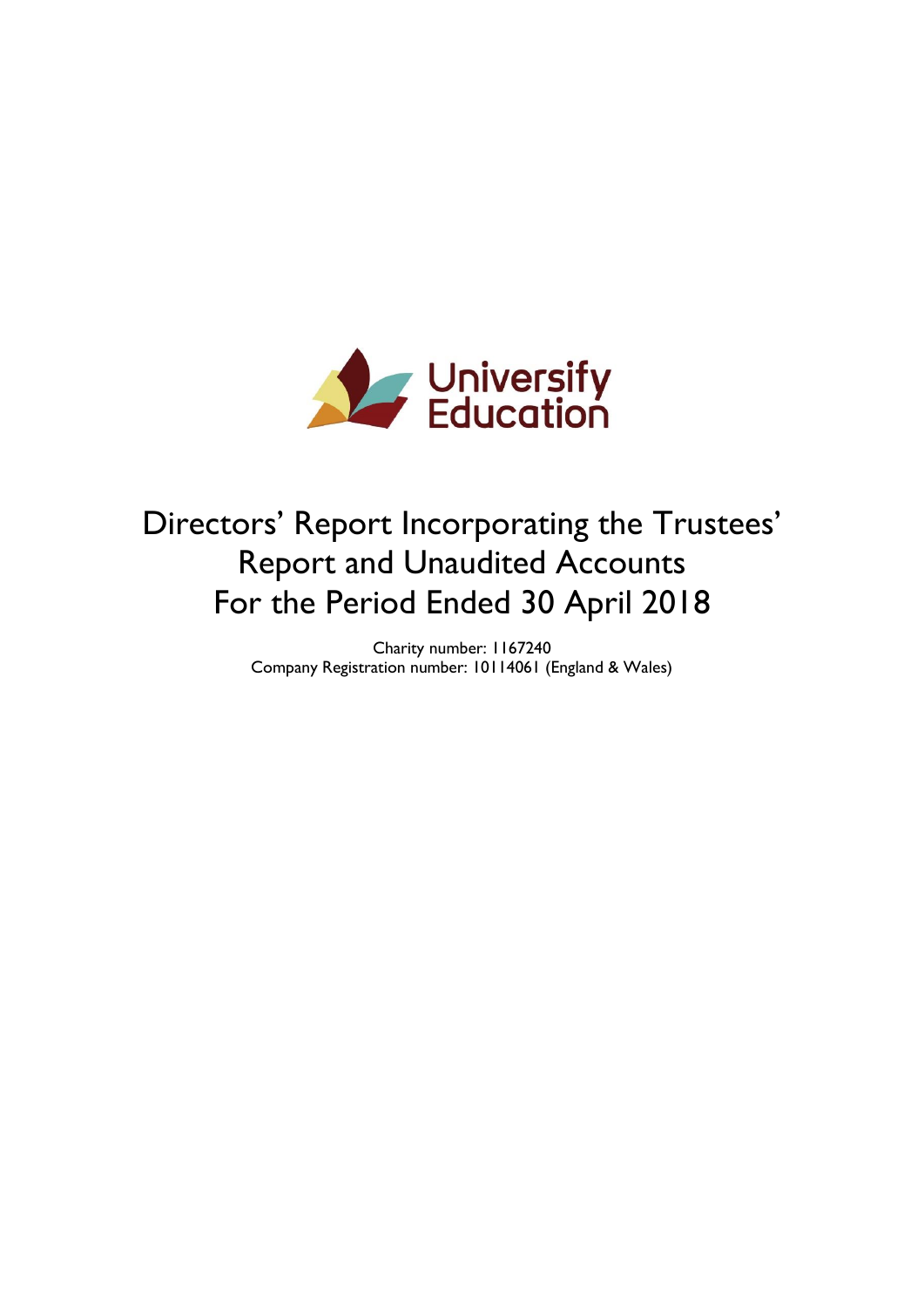# **Universify Education**

| <b>Contents</b>                                           | <u>Page</u>     |
|-----------------------------------------------------------|-----------------|
| Universify Education reference and administrative details |                 |
| Directors' report incorporating the trustees' report      | $2 - 9$         |
| Independent examiner's report                             | $\overline{10}$ |
| Income and expenditure account                            | П               |
| <b>Balance sheet</b>                                      | $\overline{12}$ |
| Notes forming part of the Financial Statements            | 13              |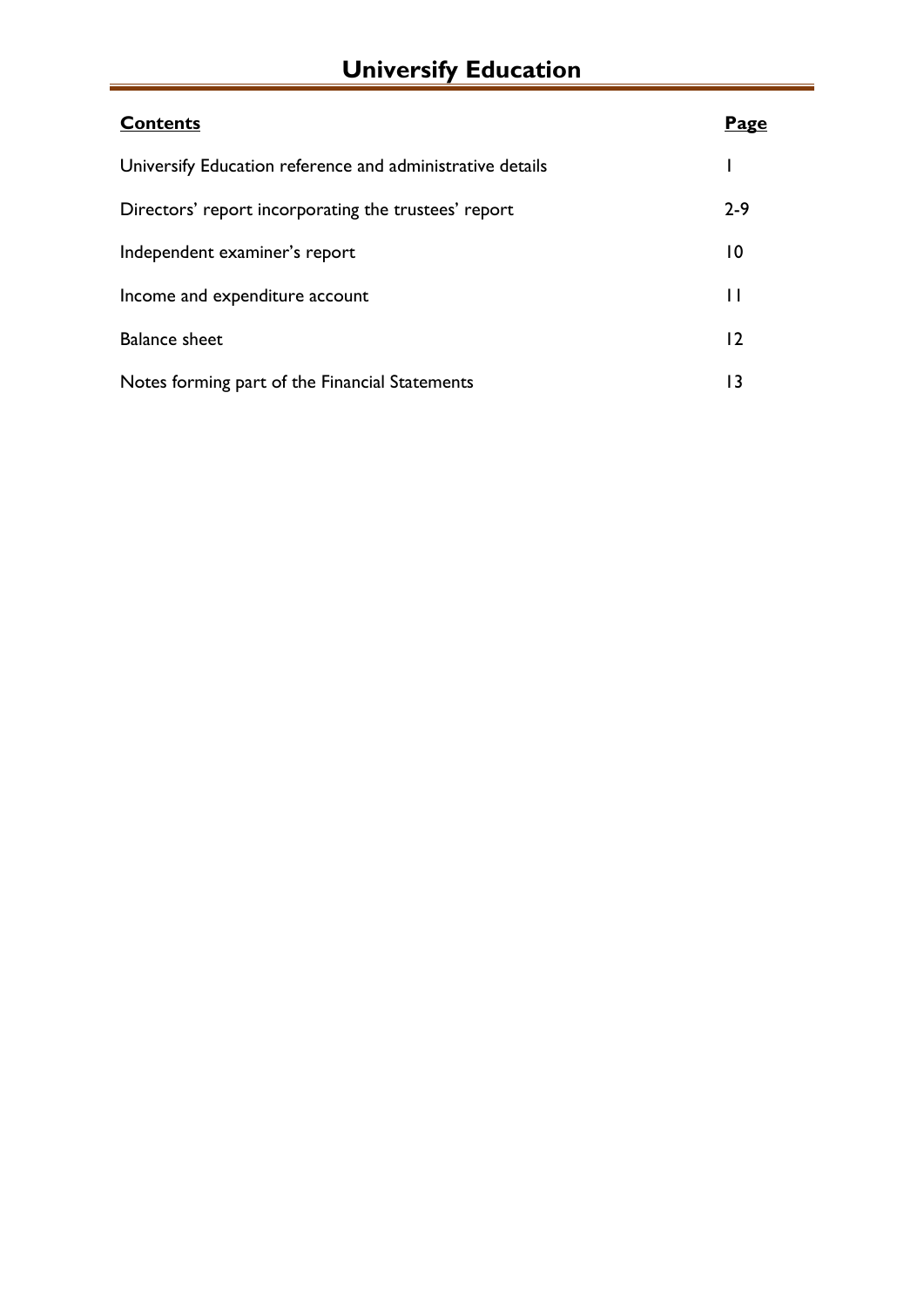Universify Education reference and administrative details

# **Directors**

Mr Harry Hortyn (formerly Harry Hoare)

Mr Robert Phipps

Directors of the private limited company by guarantee without share capital use of 'limited' by exemption.

# **Trustees at time of submission**

Mr George Hoare

Mr Harry Hortyn (formerly Harry Hoare)

Ms Mary Nicholson

Mr Matt Lacey

Mr Nick Lawrence

Mr Robert Phipps

Mr Steve Rayner

Mr Tibor Gold

**Company Number:** 10114061

**Charity Registration Number:** 1167240 (England and Wales)

**Registration Office:** 18 Beaumont Street, Oxford OX1 2NA

**Bankers:** HSBC 8 Canada Square, London, E14 5HQ

**Independent Examiner**: Laura Haigh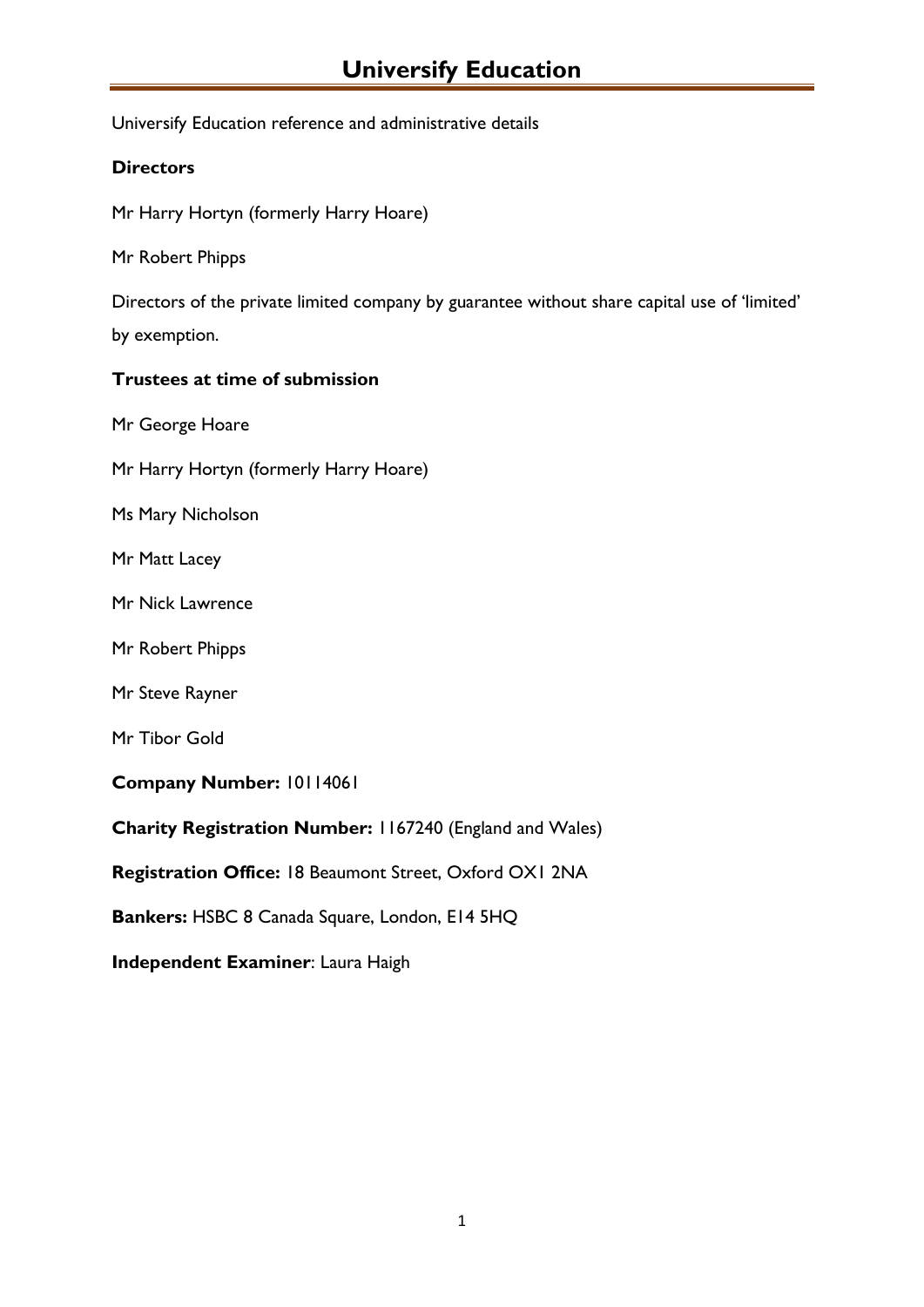# **Directors' report incorporating the trustees' report**

## **1. Introduction**

This report should be read in conjunction with our *Impact Report 2018-19* which is published on [www.universifyeducation.com/impact.](http://www.universifyeducation.com/impact) The Impact Report details the impact that Universify Education has achieved and the methodology for measuring our results.

This report was written by Harry Hortyn in accordance with FRS102 SORP Accounting and Reporting by Charities guidelines.

# **2. Objectives and activities**

Universify Education's charitable purpose as set out in the governing document is to address educational inequality. The charity undertakes a year-long intervention for Year 10-11 students from non-selective state schools to increase access to highly selective universities. The intervention is consisted of three elements:

- A week-long residential summer programme
- Monthly one-to-one coaching, online
- A 3-day residential Easter revision programme

The residential programmes are staffed predominantly by volunteers who are trained in safeguarding and undergo enhanced DBS checks as the childrens' welfare is our priority. The programmes in 2017-18 took place at Somerville College University of Oxford.s

We decided to focus on increasing educational aspirations, as research suggests that students from disadvantaged backgrounds apply for universities or courses that are lower demand (and lower quality) than they are capable of attending given their attainment, known as 'undermatching'. This leads to higher drop-out rates, harming students and universities. The main reason for undermatching is that students did not apply to the university they were capable of attending, rather than that they applied but were not admitted.

We also focused on attainment, as there is a limited pool of students from disadvantaged backgrounds who achieve GCSE grades which enable application to highly-selective universities, such as the University of Oxford. Universify Education also aimed to familiarise students with university, since the idea of 'university' and associated application processes can be intimidating to students who are first-generation applicants.

This is particularly pronounced for students from ethnic minority backgrounds and can lead to poor performance at interview or a decision not to apply at all.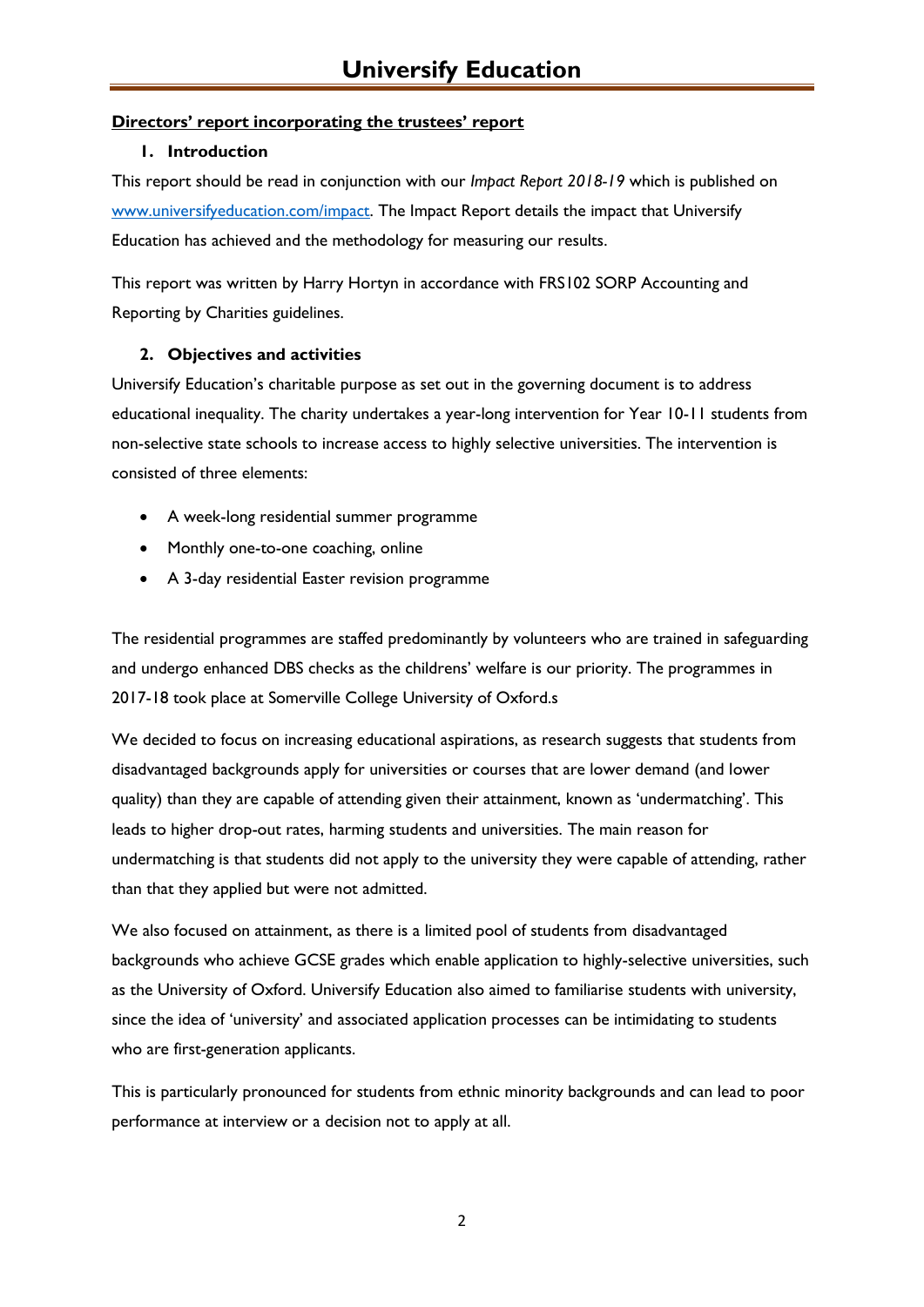# **Universify Education**

The activities undertaken further the charity's purposes for the public benefit by raising the aspiration and attainment of the students who take part and increasing their knowledge of universities in the UK. The intervention increases the likelihood that these students will make successful applications to highly-selective universities, increasing the diversity of socio-economic backgrounds at highly-selective universities.

The trustees have had regard to the Charity Commission's guidance on public benefit.

The direct resource costs of the Summer and Easter programmes are summarised in our accounts that have been prepared in accordance with the provisions applicable to small companies limited by guarantee regime and FRS102 SORP Accounting and Reporting by Charities.

- £36,905 of income related to donations from Oxford Summer Courses, charitable trusts and foundations, and private individuals.
- £79,818 worth of benefits in kind were received in the form of donated facilities and services by Somerville College and Oxford Summer Courses. The benefits were calculated by conforming to the market value at the time of use.
- There was a surplus generated in this year of  $£12,093$  which is largely due to success in funding applications, £4,508 of which is restricted for use in the following accounting period for programme delivery costs.

Restricted donations to report were received from:

- Kusuma Trust UK: £8,000
- The Community Foundation of Staffordshire: £4,508, for use on our 2018-19 programme

#### **Achievements and performance**

The section below is taken from our *Impact Report* which can be found at

[www.universifyeducation.com/impact.](http://www.universifyeducation.com/impact) The results refer to our first three cohorts of 41, 79 and 122 students and the impact achieved from the Universify Education programme to date in 2016-17, 2017-18 and 2018-19. Whilst the financial data in this report covers the accounting period 2017-18, all impact data available at time of writing is reported on below, for the sake of completeness and to put into context the impact of the work carried out during the 2017-18 accounting period.

#### **Summer Programme**

#### Aspirations to education

At the end of the 2018 summer course, 83% of our students reported that they were 'very likely' or 'fairly likely' to apply to a highly-selective university like Oxford compared to 66% at the start of summer 2018. As aspirations to education are a key outcome for Universify, it is positive to see this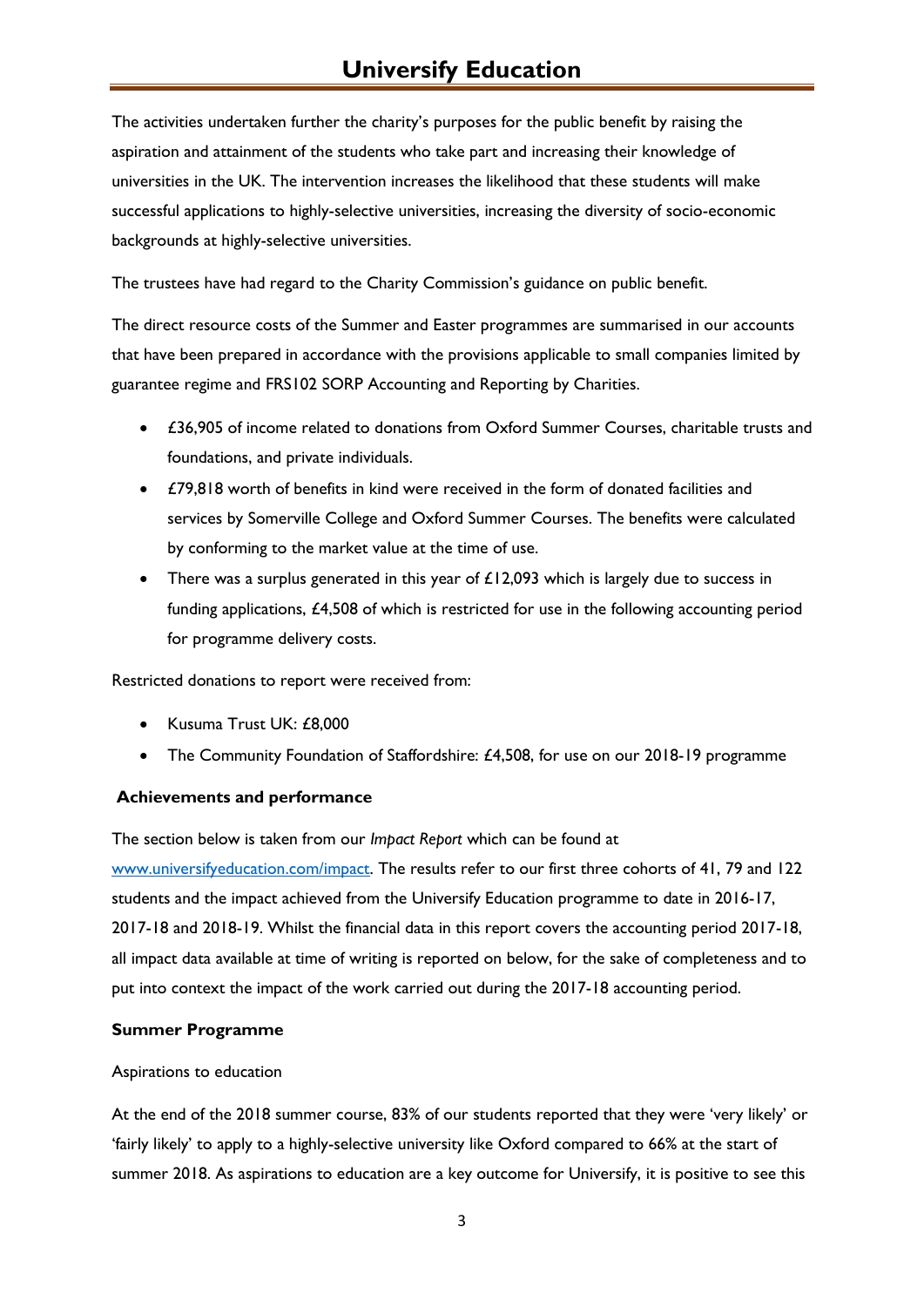percentage increase, especially since these students have already indicated a motivation to apply to university as part of our eligibility criteria.

40 students reported that they were more likely to apply to a highly-selective university at the end of the summer course than at the start of the Universify programme. We saw a 13 percentage point percent increase in those students 'very likely' to apply and only eight students at the end of the course said they were not likely to apply. These results continue encouraging trends from 2016 and 2017. Although in the previous year a larger number of students became more likely to apply to a highly-selective university (87% in cohort 1 and 67% in cohort 2), the combined total percentage of students whose likelihood of applying to a highly-selective university moved in a positive direction or stayed the same was greater than in previous years (92% in 2018, 90% in 2017, and 76% in 2016).

#### Aspirations to education after the Easter residential

For our students attending the Easter programme, we again asked how likely they were to apply to a highly-selective university, and we found that the impact on aspirations to education at the end of the 2017 summer residential had endured into Easter 2018. By the end of the summer programme, in August 2017, 88% of students said they were very or fairly likely to apply to a highly-selective university and by the end of the Easter residential, in March 2018, 84% remained very or fairly likely to apply. These results matched our 2016-17 cohort where 89% of students were very or fairly likely to apply after Easter, compared to 91% in the summer. In addition, of the teachers who responded to our survey about student GCSE attainment, 82% agreed or strongly agreed that engaging in the Universify programme meant their students are more likely to apply to a highly-selective university. Overall 53% of students moved in a positive direction throughout the year, with a continued increase in students 'very likely' to apply to a highly-selective university, namely a 25 percentage point increase in students 'very likely' to apply by Easter.

These aspirations can be qualitatively demonstrated too. At Easter we asked students 'What one action have you taken as a result of being involved with Universify?' In their responses many demonstrated increased aspirations, reporting that they had been researching universities, thinking more proactively about their future, and were generally more ambitious. There were also signs that students were acting on these aspirations with many saying they were working harder and revising more. These continuing high aspirations and efforts to fulfil these ambitions reflect the contribution of the monthly remote coaching received by the students between the two residentials.

#### Student attainment

In summer 2018, our second student cohort completed their GCSEs. As increased educational attainment is a key outcome for Universify we asked teachers how their students performed in their GCSE exams. Of the 39 students we have data for (from 16 of our 33 schools in 2017-8), 92% of

4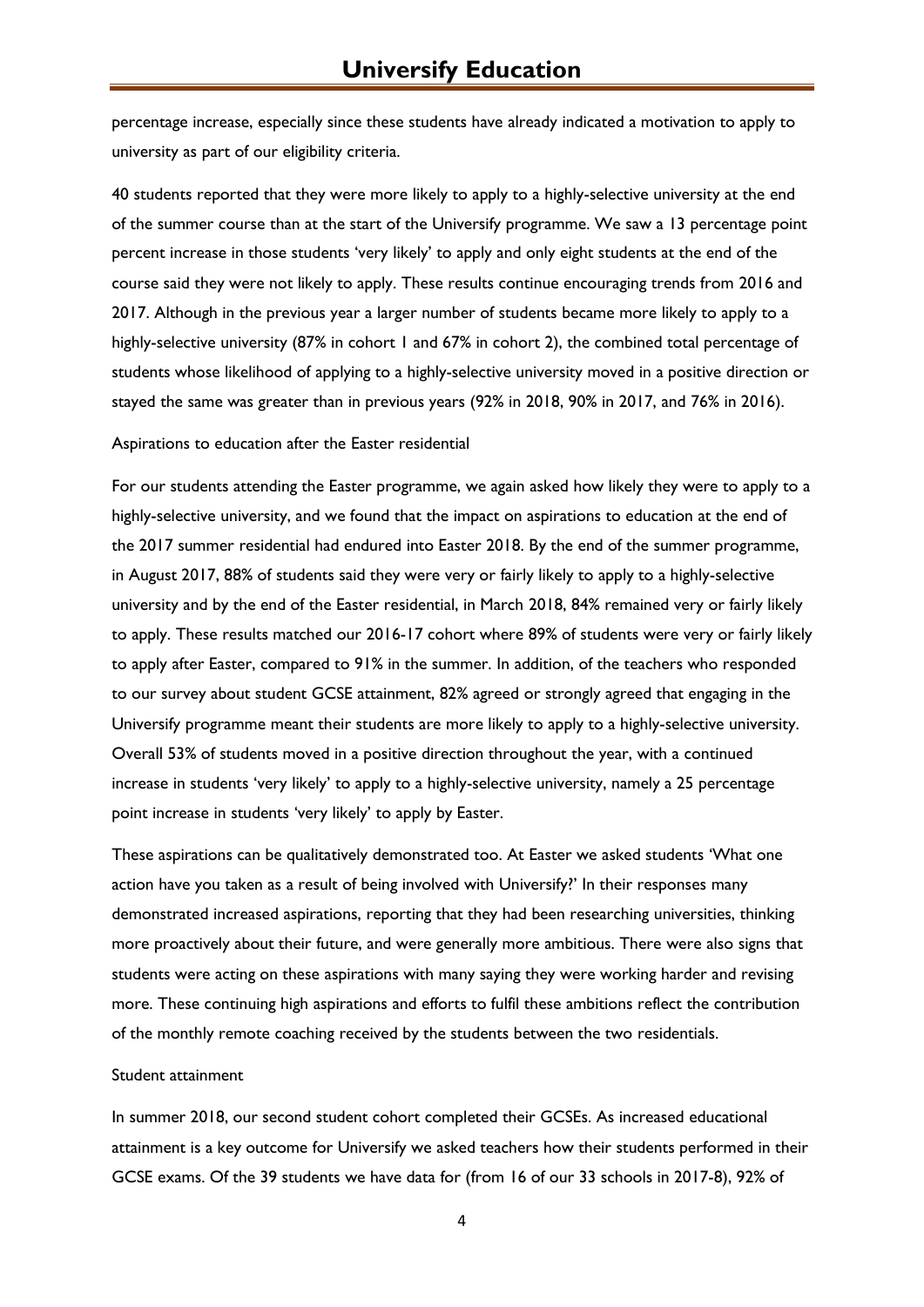teachers agree or strongly agree that Universify's programme benefited student attainment at GCSE, compared to the 84% agreement in 2017.

Exploring these results further, 84% of teachers said that students attained their predicted grades or did better than the predicted grades. 67% of teachers also agreed or strongly agreed that their students achieved the highest grades at GCSE. As GCSE attainment is crucial to the likelihood of making a successful application to a highly-selective university, which is another of our key aims, we also asked teachers to assess the position of the students after sitting their GCSEs: 74% of teachers either agreed or strongly agreed that their students were in a good position to apply to a highlyselective university, which reflects the positive attainment reported above. These results show a continuous positive contribution to student attainment and may imply a greater likelihood of making a successful application to a highly-selective university.

#### Self-efficacy and self-esteem

We have now measured students' feelings of self-efficacy for three cohorts. For cohort 3 we found a small statistical shift but with a zero effect size in these feelings of self-efficacy. Interestingly, for cohort 1 and 2, we re-tested these feelings of self-efficacy at Easter and found that feelings of autonomy and control in both groups drop. There are multiple possibilities of what could be contributing to this decline, such as upcoming exams, and it would be interesting to ask whether this drop would be greater without the Easter residential. We will be able to report if this trend continues in cohort 3.

As per cohort 2, and unlike cohort 1, we saw a statistically significant increase in students' selfesteem at the end of the summer course. This could be attributable to the larger cohort size and again it will be interesting to see if a trend develops as we continue to expand. As student selfefficacy and self-esteem are both important enabling factors in making a successful application to a highly-selective university, we will continue to monitor these areas and see how we can develop our programme to impact positively these attributes. Once we have data for three completed cohorts it will be interesting to re-analyse self-efficacy with this larger sample, which will provide more accuracy.

#### Changing perceptions of university

Universify has changed students' perceptions of university, as measured by surveying students for a single word they most associated with 'university' at the start and end of the summer residential. Crucially, students shifted their ways of describing and understanding the challenge that university offers. Students arriving at Universify thought university life would be 'tiring', 'hard' or 'stressful'; at the end of the course these ideas had reduced dramatically and been replaced with an understanding that university is an 'opportunity' and requires 'perseverance' and 'dedication'. These words and the

5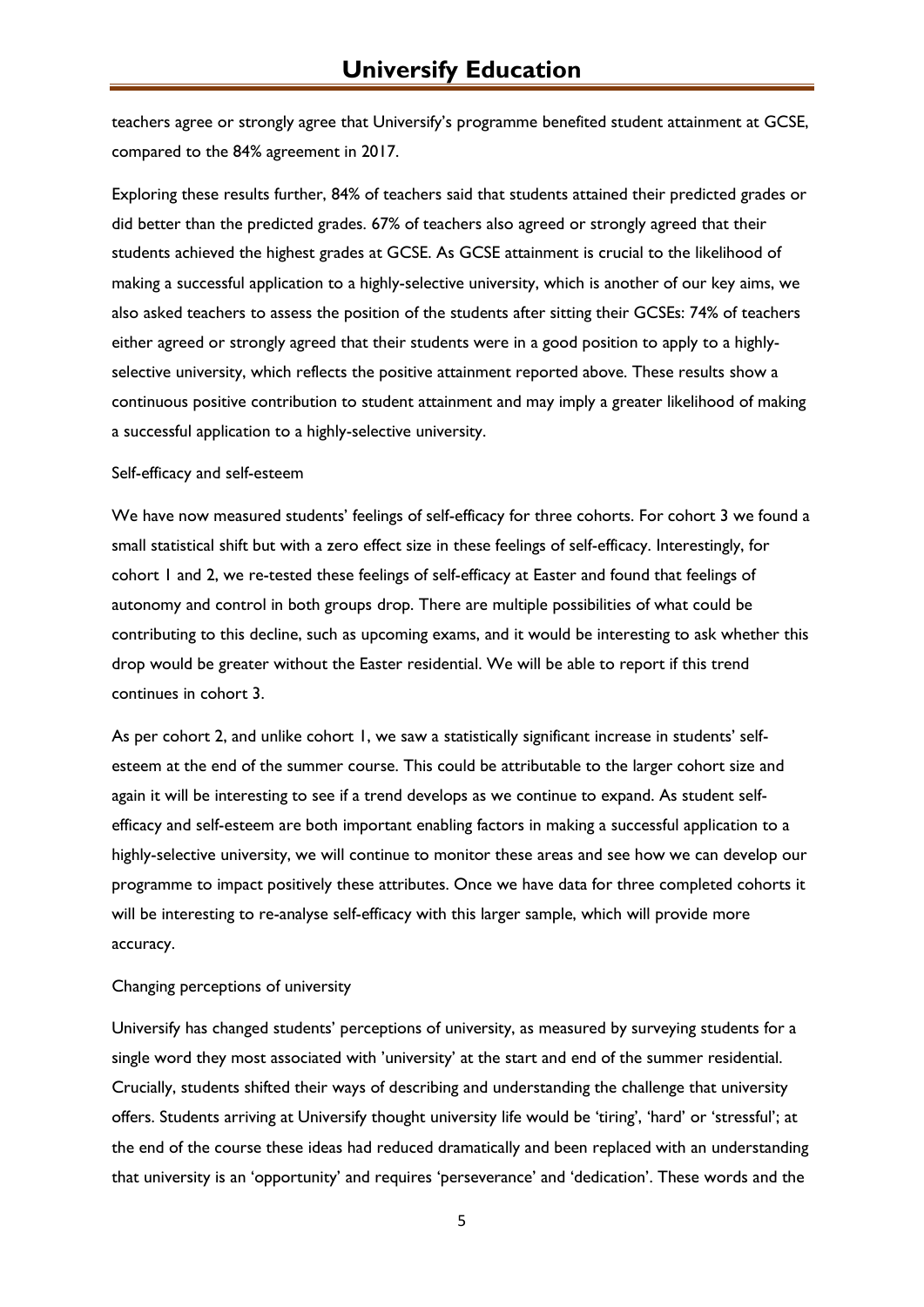overall change in perception is very similar to students' perceptions in 2017; this highlights how the residential contributes towards perception change.

The single most common association at the start of the course was that university involves stress (twelve responses before, three after). The other significant associations were generally positive ideas (such as 'exciting' or 'ambition'), the link between university and academic success ('grades' or 'academic'), and the personal characteristics of university students ('intellectual' or 'ambitious'). At the end of the course, we found the most common student perceptions were generally positive associations (such as 'exciting', 'aspiration', and 'success'). Additionally, ideas of 'independence' were far more prominent. There was also the emergence of a link between university study and future personal growth ('development', 'enriching', 'important').

A core set of associations was constant: students thought of university as, in the broadest terms, a generally positive concept but these associations were initially linked to stress and difficulty rather than an 'enjoyable' 'ambition'. Connotations of their choices changed in important and promising ways. This change is most clearly apparent in the view that university is 'hard work' and 'stressful' at the beginning of the course and an 'exciting' 'opportunity' at the end of it.

Students changed their understanding of the personal characteristics needed to succeed in university education: ideas around 'intelligence', being 'smart' or 'ambitious' decreased and were replaced by an emphasis on university being 'possible', 'attainable' and 'exciting' — which was minimal at the start of the course. Finally, there was a subtle but perhaps critical shift in the language students used to describe university learning. At the start of the course, students associated university study with 'hard work', but this notion was transformed into more positive perspectives such as 'hard but fun work', with university requiring a 'strong work ethic'.

These ideas of academia reflect the opportunity and benefit of 'education' more clearly than at the start of the programme. Students' understanding of university developed as they saw it as an 'enriching', 'inspiring', and 'fulfilling' 'experience' (words which students had not brought with them to the course). Students also saw university as a place where 'friendships' were made, which highlights the success of the course in making students feel at home in a university setting. These perception changes are broadly similar to those in cohorts 1 and 2 and suggest that the programme contributes to a shift in understanding of university, particularly references to stress, which greatly diminished after the summer programmes. This decrease could suggest students left the programme with a better understanding of university and, importantly, of how to get there. Coaching, with its focus on empowering individuals to achieve their goals, could also have contributed to decreasing references linking university to stress replacing them with a view that university is achievable.

Student engagement

6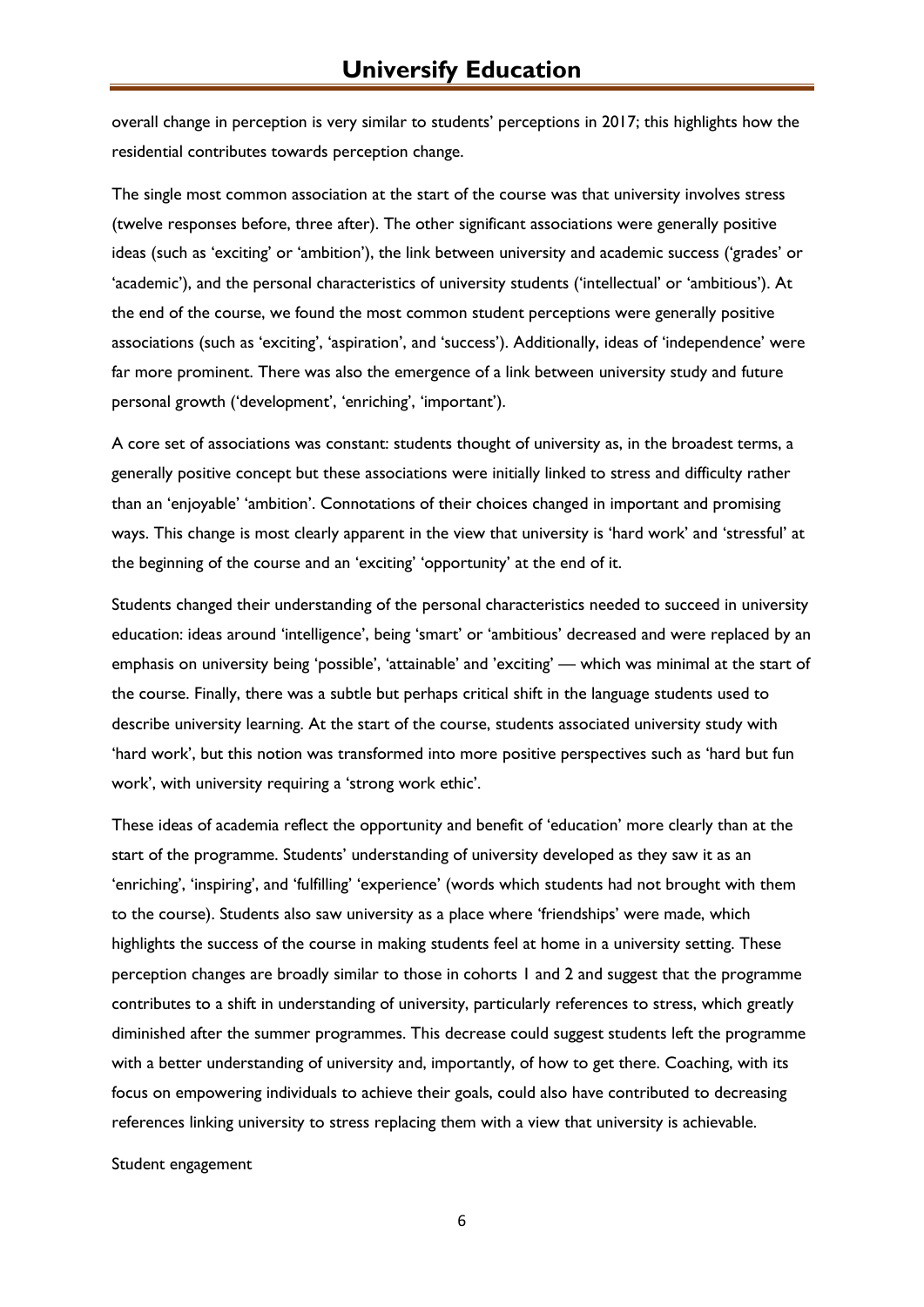To have a sustained impact on the lives of young people, our courses need to be engaging and enjoyable. Student feedback was again very positive in this regard, with 95% of students enjoying the course and reporting they would recommend it to a friend. Feedback on coaching was similarly positive, with 91% of students saying they found coaching useful and were looking forward to the next session. Finally, 95% of students said they felt comfortable with the group of students and in college, which is very encouraging, as it improves students' perceptions that there is a place for them at highly-selective universities and it is testament to the hospitality of our partner colleges.

#### **3. Financial review**

The financial position of Universify Education at the end of the second year of operations is that there is £12,094 in reserves. In the accounting period May 2017 to April 2018, Oxford Summer Courses committed to cover £15,472 equal to 66% of the forecasted costs. The other income came from fundraising activity including private donations, corporate donation, successful applications to trusts and foundations and a public fundraising campaign. Universify Education's aim is to generate reserves equal to 6 months' running costs through fundraising activity.

Whilst Universify has not yet reached the targeted level of reserves, there are no uncertainties about the charity's ability to continue as a going concern due to the underwriting of cost from Oxford Summer Courses. This commitment covers the first 5 years of Universify Education's operations from 2016-2021.

There are no funds or subsidiary undertakings that are materially in deficit.

#### **4. Structure, governance and management**

Universify Education is a company limited by guarantee, having adopted model charity memorandum and articles of association. We use a skills audit to identify the skills required of new trustees. Our strategy for recruiting trustees aims to find individuals who can support the charity's growth and bring in additional resources, expertise and connections to help us achieve our goals.

#### **Key principles**

- Short, renewable trusteeships that are reviewed regularly
- Trusteeships reviewed every 12 months; maximum 10 consecutive periods
- Clear, up-front duties and expectations of trustees
- Diversity across genders, ages, backgrounds highly desirable across board of trustees
- All trustees should have a strong commitment to addressing educational disadvantage and support Universify Education's mission
- Maximum of 12 trustees (limit to be reviewed annually)
- Trustees provide governance rather than operational support to the charity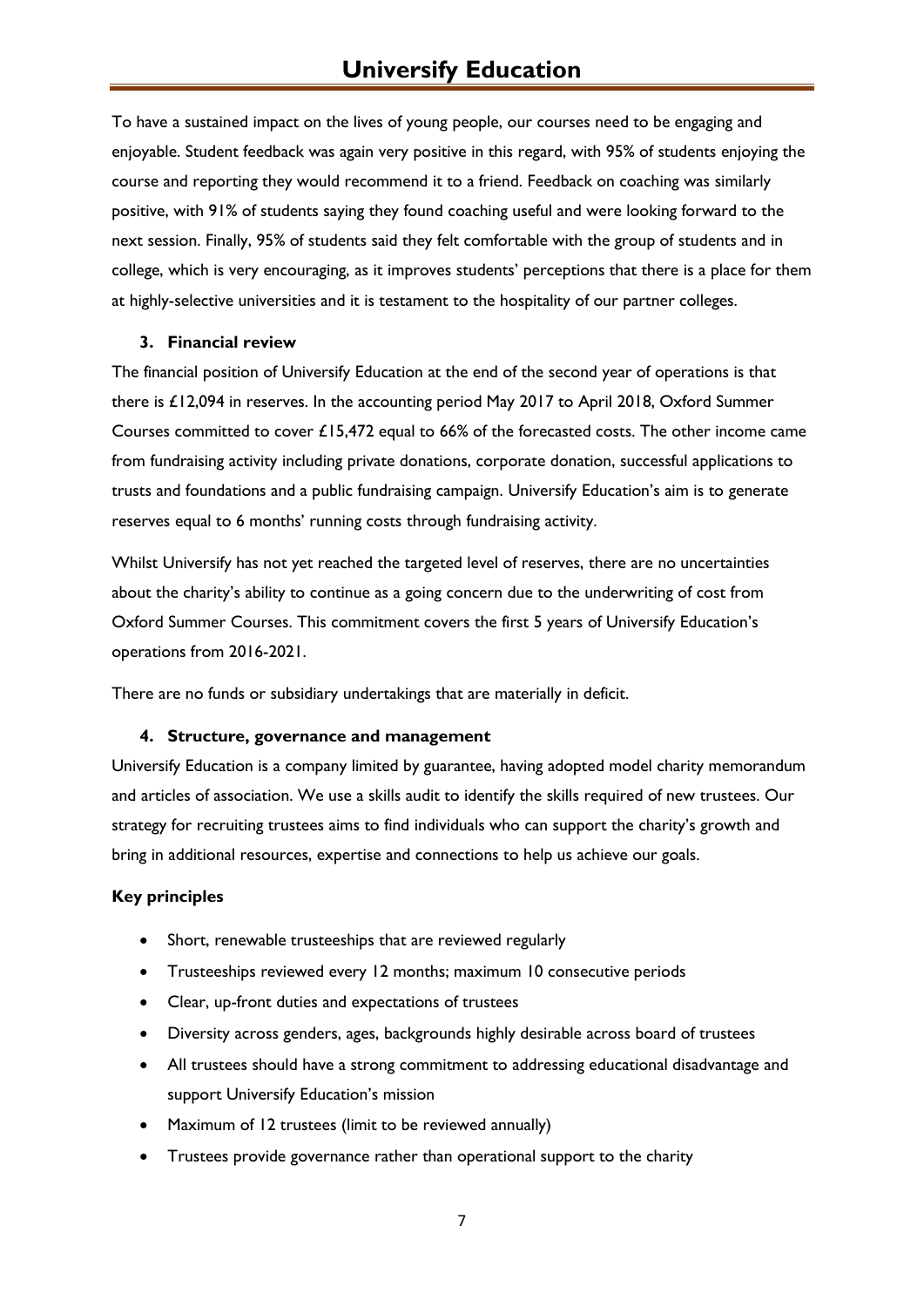# **Trustees' duties**

- Act as stewards of Universify Education so that the charity can most fully deliver on its mission to address educational inequality in the long term. Trustees will consider issues of strategic (rather than operational) importance at quarterly meetings
- Attend at least 75% of the quarterly Trustees meetings that will be held in Oxford (reasonable transport expenses will be reimbursed), having read any briefings which will be circulated at least 7 days prior to the meeting date (meetings will be scheduled to coincide with the summer and Easter courses where appropriate)
- Engage in personal fundraising for the charity (e.g. personal campaigns such as running races, events etc.) that raise the profile of the charity and raise a target of £250 per year
- Trustees will have specific duties related to a specific area of expertise that is agreed in writing when they are recruited to the board of trustees. Trustees must be clear what information they need from staff in order to carry out their governance role properly

| Trustee              | Date appointed | Focus area                                                            |
|----------------------|----------------|-----------------------------------------------------------------------|
| Harry Hortyn         | May 2016       | Ensuring compliance with charity and company legislation<br>$\bullet$ |
| (formerly Hoare)     |                | Drafting Universify strategy                                          |
|                      |                | Developing new host relationships                                     |
| <b>Robert Phipps</b> | May 2016       | Ensuring coordination with Oxford Summer Courses, sign-off on<br>٠    |
|                      |                | contributions from Oxford Summer Courses to Universify                |
| George Hoare         | May 2016       | Quality assurance on impact reporting                                 |
| Steve Rayner         | Aug 2017       | Providing advice on programme development and approaches to<br>٠      |
|                      |                | colleges or universities, and partnership with Somerville College     |
| Matt Lacey           | May 2017       | Profile-building through press coverage, speaking platforms           |

## **Current trustees' areas of focus**

In addition, Mary Nicholson, Tibor Gold and Nick Lawrence were appointed as trustees after the 2017-18 accounting period. More information will be provided in the next annual report which covers the period in which they acted as trustees. Nadia Awad was appointed as Student Representative in June 2018; Nadia attends trustee board meetings but does not hold legal responsibility for the charity in the same way as the other trustees.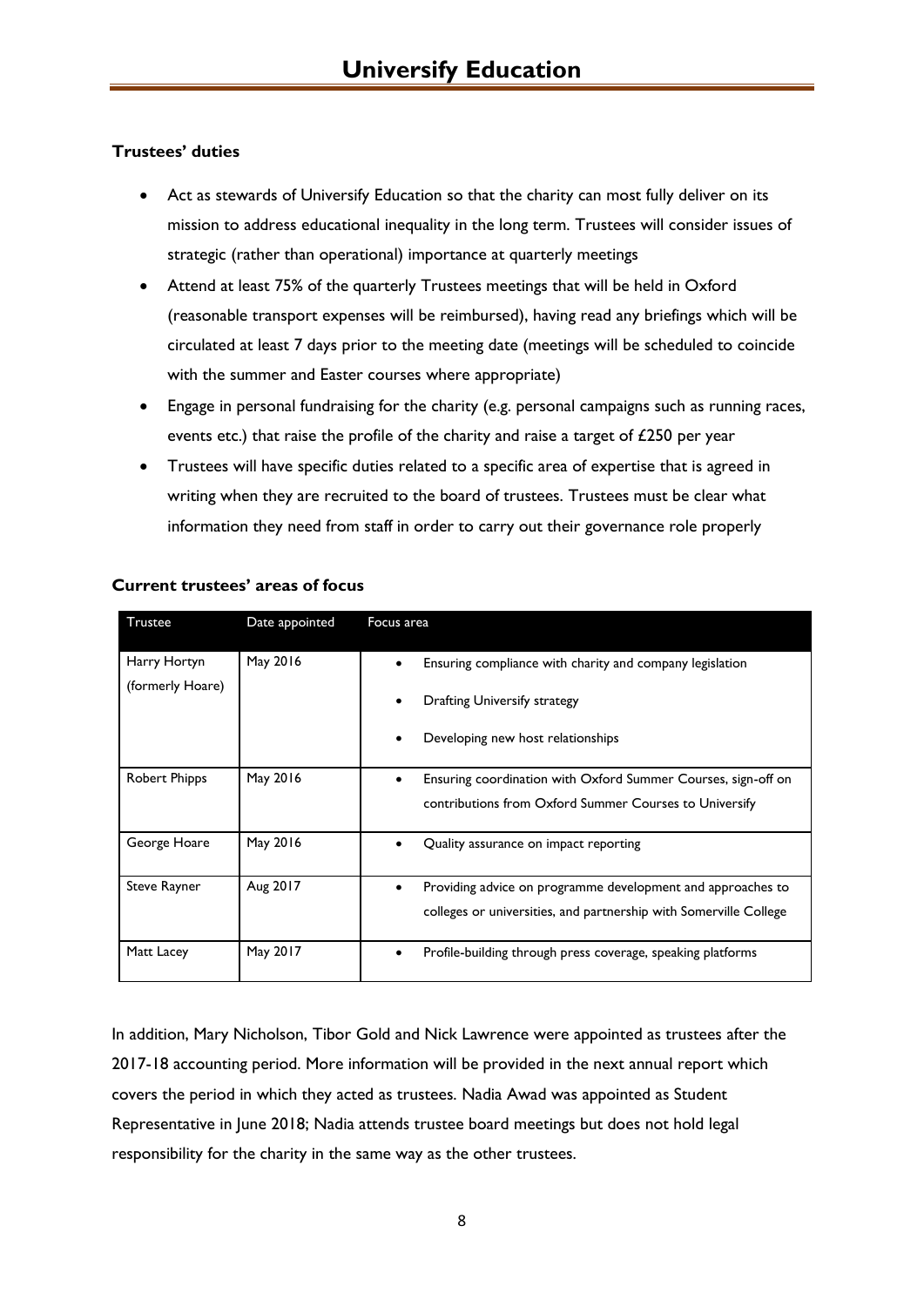The method used to recruit and appoint new charity trustees is as follows:

- We performed a skills audit to identify the skills and experience needed within the board of trustees. The results of the audit were used to determine the requirements needed to include in the job description.
- Prior to advertising the vacancies, the role of the trustees was summarised and included within the advertisement as to help potential candidates better understand their roles within Universify Education.
- To encourage a diverse range of applicants, vacancies were advertised online. Universify Education also utilised its existing connections by advertising through board members' social media channels
- Once applications were received the board of trustees and the directors collectively assessed and selected applicants for interviews. At the interviews the selected applicants were assessed further by the trustees and the directors, decisions were then made regarding the candidates to appoint as the trustees.
- Preceding the appointment of the chosen trustees their references were received and checked.
- The successful candidates then went through the onboarding process of meeting senior members and others that are involved with Universify Education.

To ensure a fair and nondiscriminatory recruitment process Universify Education followed the UK Employment legislations and Charity Commission's CC30 trustee recruitment guidance. No other person or external body is entitled to appoint charity trustees.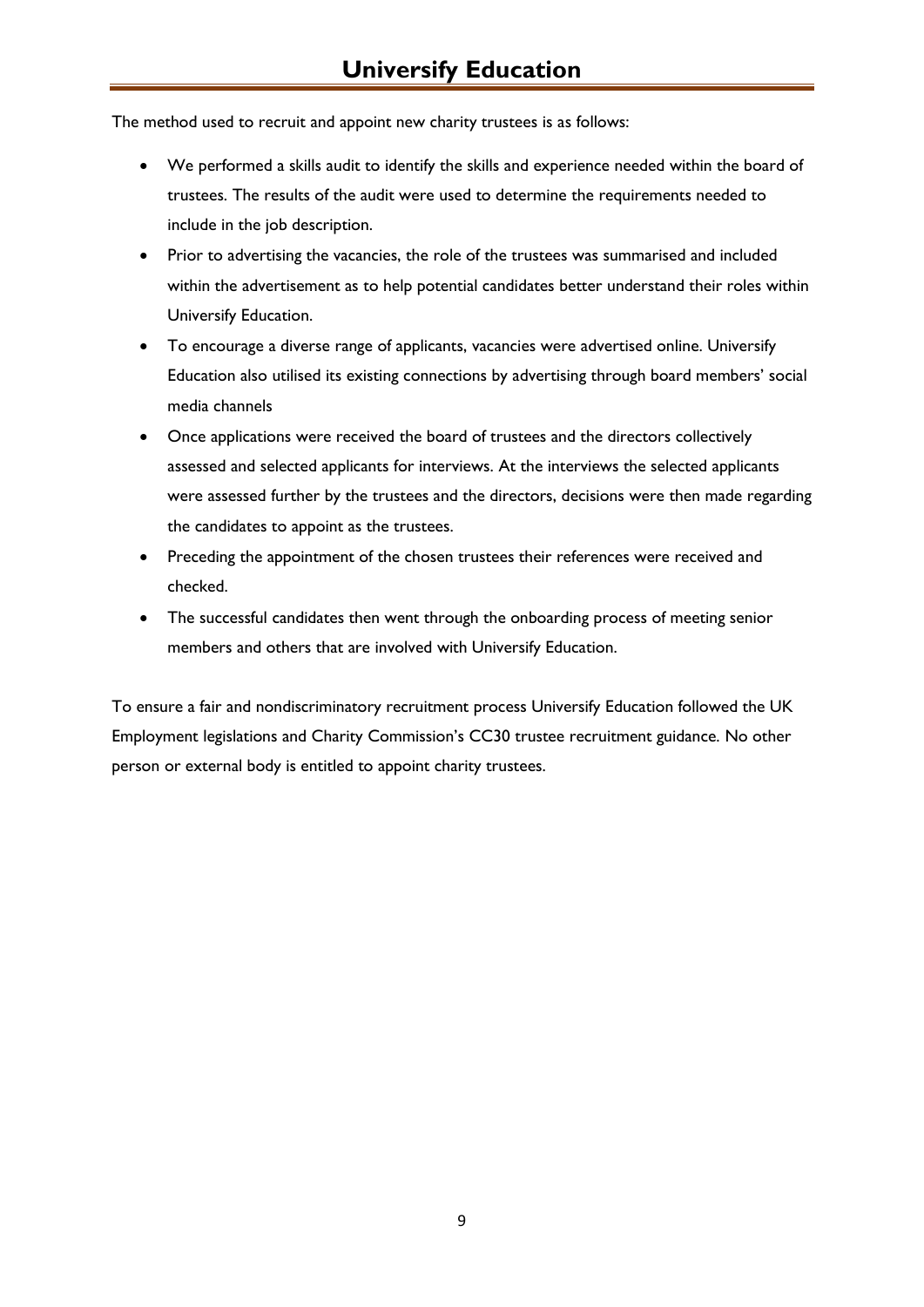# **INDEPENDENT EXAMINER'S REPORT TO THE TRUSTEES OF UNIVERSIFY EDUCATION DIRECTORS**

The charity's trustees are responsible for the preparation of the accounts. The charity's trustees consider that an audit is not required for this year under section 144 of the Charities Act 2011 ("the Charities Act") and that an independent examination is needed

It is my responsibility to:

 $\square$  examine the accounts under section 145 of the Charities Act,

 $\Box$  to follow the procedures laid down in the general Directions given by the Charity Commission (under section 145(5)(b) of the Charities Act, and

 $\Box$  to state whether particular matters have come to my attention

Basis of independent examiner's statement

My examination was carried out in accordance with general Directions given by the Charity Commission. An examination includes a review of the accounting records kept by the charity and a comparison of the accounts presented with those records. It also includes consideration of any unusual items or disclosures in the accounts, and seeking explanations from the trustees concerning any such matters. The procedures undertaken do not provide all the evidence that would be required in an audit, and consequently no opinion is given as to whether the accounts present a 'true and fair' view and the report is limited to those matters set out in the statement below.

# **Independent examiner's statement**

In connection with my examination, no material matters have come to my attention which gives me cause to believe that in, any material respect:

 $\Box$  the accounting records were not kept in accordance with section 130 of the Charities Act; or

 $\Box$  the accounts did not accord with the accounting records; or

 $\Box$  the accounts did not comply with the applicable requirements concerning the form and content of accounts set out in the Charities (Accounts and Reports) Regulations 2008 other than any requirement that the accounts give a 'true and fair' view which is not a matter considered as part of an independent examination.

I have come across no other matters in connection with the examination to which attention should be drawn in this report in order to enable a proper understanding of the accounts to be reached.

Signed:  $\frac{1}{2}$  System Date:  $\frac{1}{2}$  Date:  $\frac{1}{2}$  Date:  $\frac{1}{2}$ 

Name: Laura Haigh

Relevant professional body if any: ICAEW (FCA)

Address: 8 Moreton Road, Aston Upthorpe, Didcot, OX11 9EP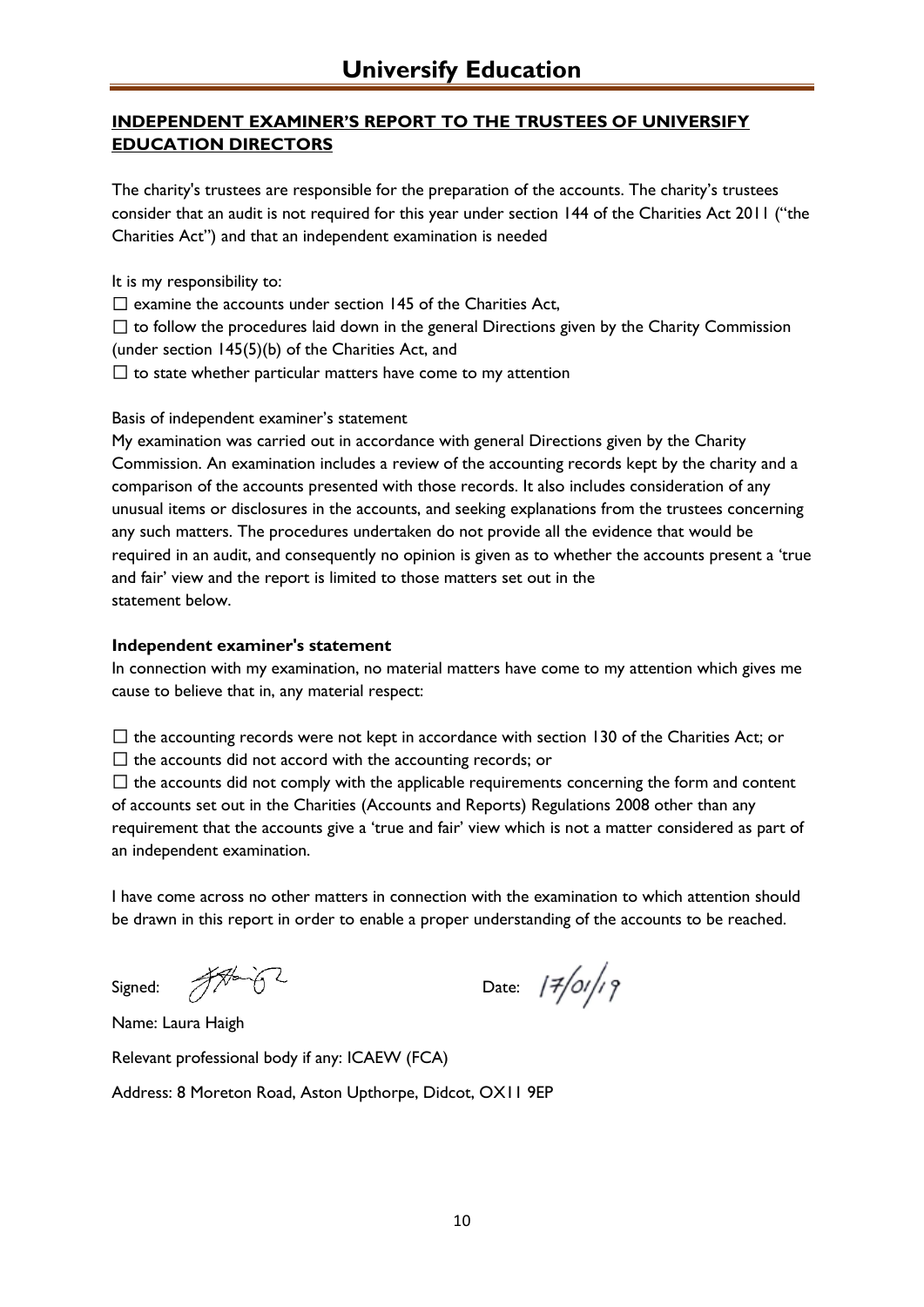#### **Income and Expenditure Account Universify Education 1 May 2017 to 30 April 2018**

|                                  |   | Apr $-18$                 |   | Apr-17                    |              |
|----------------------------------|---|---------------------------|---|---------------------------|--------------|
| <b>Income</b>                    |   | <b>Universify account</b> |   | <b>Universify account</b> | <b>Notes</b> |
| Oxford Summer Courses donation   | £ | 15,472                    | £ | 12, 134                   |              |
| Unrestricted donations           | £ | 8,926                     | £ |                           |              |
| <b>Restricted donations</b>      | £ | 12,508                    | £ |                           |              |
| Total donations                  | £ | 36,905                    | £ | 12.134                    |              |
|                                  |   |                           |   |                           |              |
| <b>Benefits in kind received</b> |   |                           |   |                           |              |
| Somerville College               | £ | 63,818                    | £ | 21,150                    | 2            |
| <b>Oxford Summer Courses</b>     | £ | 16,000                    | £ | 26,750                    | 3            |
| <b>Total Income</b>              | £ | 116,724                   | £ | 60,034                    |              |

| <b>Programme costs</b>                |   |        |   |        |              |
|---------------------------------------|---|--------|---|--------|--------------|
| On course - Activities                | £ | 1,680  | £ | 850    |              |
| Tutor costs                           | £ | 4,242  | £ | 2,157  |              |
| On Course - Staff Uniform             | £ | 921    | £ | 264    |              |
| On Course-Staff Travel                |   | 1,372  | £ | 627    |              |
| On course- Student Travel             | £ |        | £ | 4,147  |              |
| <b>Staff Training</b>                 |   | 970    | £ | 720    |              |
| <b>Travel - National</b>              |   | 134    | £ |        |              |
| Recruitment                           |   | 1,979  | £ | 150    |              |
| Somerville College                    | £ | 63,818 | £ | 21,150 | $\mathbf{2}$ |
| Oxford Summer Courses programme costs | £ | 16,000 | £ | 26,750 | 3            |
| <b>Total programme costs</b>          | £ | 91,117 | £ | 56,815 |              |
| Net income and programme costs        | £ | 25,607 | £ | 3,219  |              |

| <b>Expenditure</b>                 |   |        |   |       |  |
|------------------------------------|---|--------|---|-------|--|
| <b>Advertising &amp; Marketing</b> | £ | 1,095  | £ | 771   |  |
| Audit & Accountancy fees           | £ | 38     |   |       |  |
| Independent Evaluation             | £ | 2,400  | £ | 2,085 |  |
| Insurance                          | £ | 204    |   |       |  |
| <b>General Expenses</b>            | £ | 211    | £ | 350   |  |
| <b>Pensions Costs</b>              | £ | 44     |   |       |  |
| Registration and filing costs      | £ | 48     | £ | 3     |  |
| <b>Salaries</b>                    | £ | 9,367  |   |       |  |
| Subscriptions                      |   | 108    |   |       |  |
| <b>Total expenditure</b>           | £ | 13,513 | £ | 3,219 |  |
|                                    |   |        |   |       |  |
| <b>Total funds carried forward</b> |   | 12,094 | £ |       |  |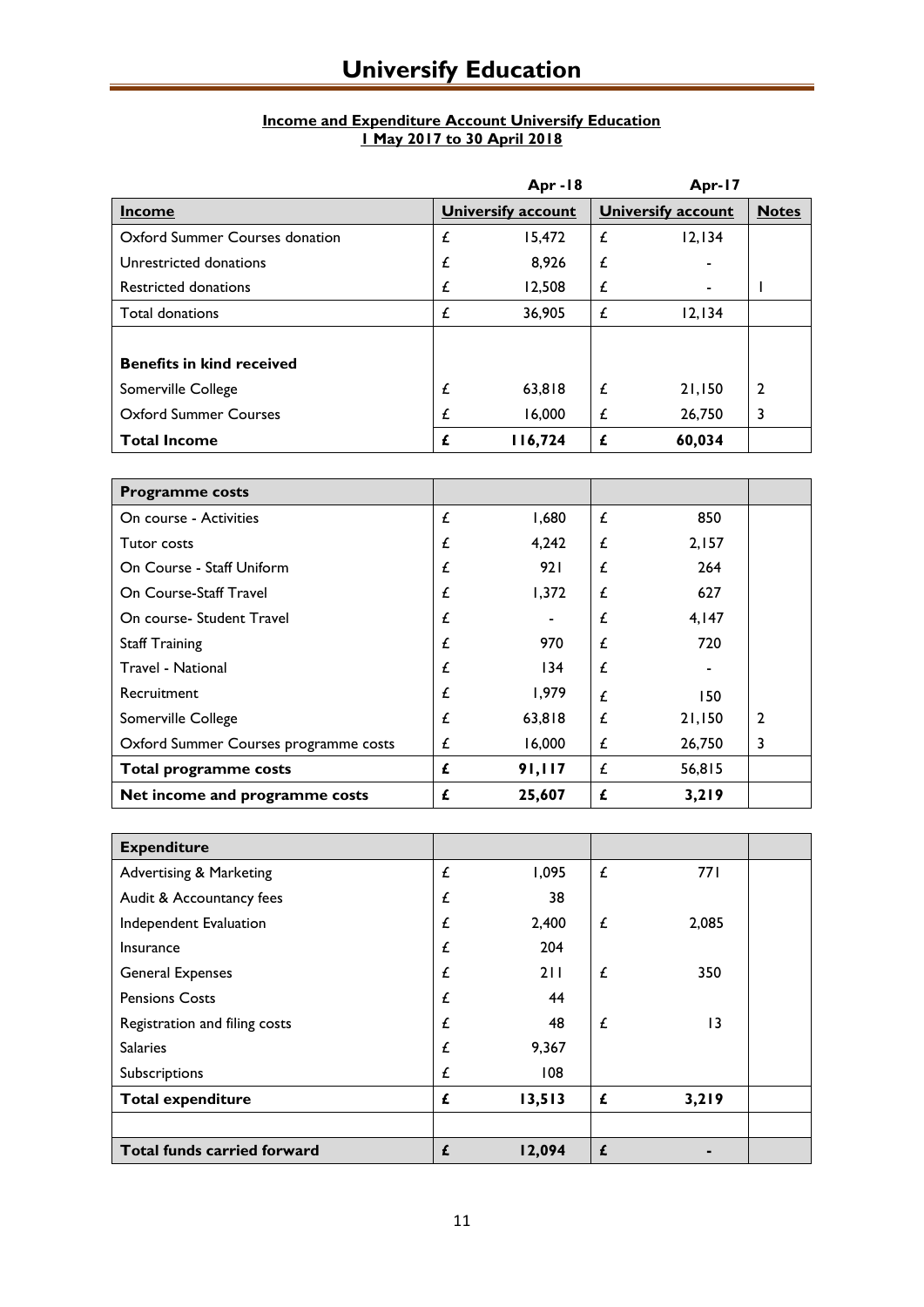# **Universify Education**

| <b>Assets</b>        |   | Apr-18 |   | Apr-17         | <b>Notes</b> |
|----------------------|---|--------|---|----------------|--------------|
|                      |   |        |   |                |              |
| <b>Bank</b>          |   |        |   |                |              |
| Universify Education |   | 12,159 |   | ۰              |              |
| <b>Total Bank</b>    | £ | 12,159 | £ | ٠              |              |
| <b>Total Assets</b>  |   | 12,159 |   | $\blacksquare$ |              |

## **Balance Sheet Universify Education at 30 April 2018**

| <b>Liabilities</b>               |    |                          |  |
|----------------------------------|----|--------------------------|--|
| <b>Current Liabilities</b>       |    |                          |  |
| NIC Payable                      | 26 | $\overline{\phantom{0}}$ |  |
| Pensions Payable                 | 39 | -                        |  |
| <b>Total Current Liabilities</b> | 65 | $\blacksquare$           |  |
| <b>Total Liabilities</b>         | 65 | $\blacksquare$           |  |

|                      |   | $\sim$ |  |
|----------------------|---|--------|--|
| Net<br><b>Assets</b> | - | .      |  |

| The funds of the charity  |        |                          |  |
|---------------------------|--------|--------------------------|--|
| Restricted income funds   | 6.750  |                          |  |
| Unrestricted income funds | 5.344  | -                        |  |
| Total charity funds       | 12.094 | $\overline{\phantom{0}}$ |  |

Within this financial period there are no fixed assets, all income during this accounting period was in the form of donated facilities and services.

The company was entitled to exemption from audit under s477 of the Companies Act 2006 relating to small companies.

The members have not required the company to obtain an audit in accordance with section 476 of the Companies Act 2006.

The directors acknowledge their responsibilities for complying with the requirements of the Companies Act with respect to accounting records and the preparation of accounts.

These accounts have been prepared in accordance with the provisions applicable to small companies subject to the small companies regime and in accordance with FRS102 SORP.

Approved by the directors and authorised for issue on \_\_\_\_\_\_\_\_\_\_\_\_\_\_\_\_\_\_\_\_\_\_\_\_\_\_

| Signed by   | on behalf of all the trustees/directors |
|-------------|-----------------------------------------|
| Print Name: | Date:                                   |